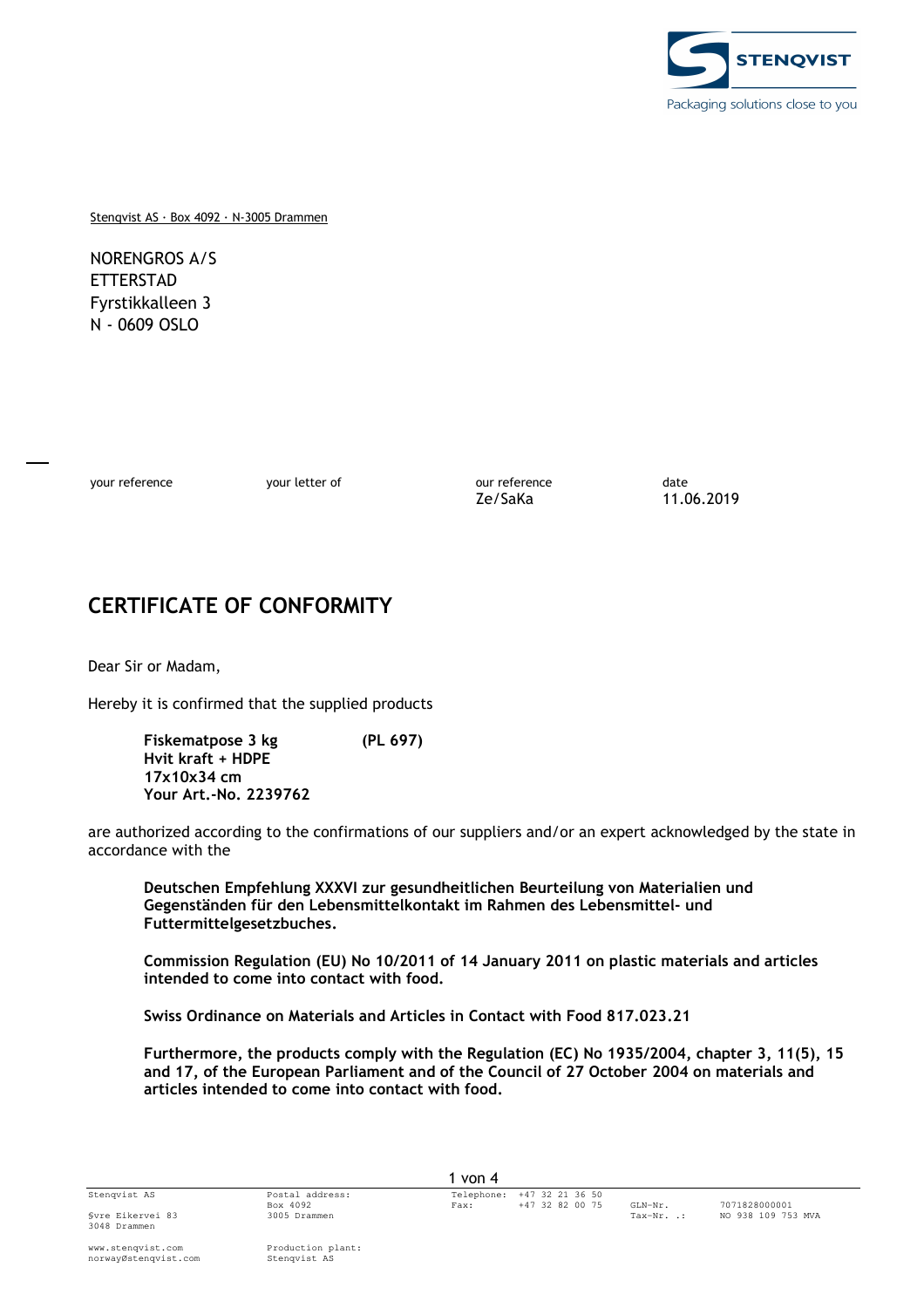

It is further confirmed that the supplied products are in accordance with the European Parliament and Council Directive 94/62/EC of 20 December 1994 on packaging and packaging waste.

The following applicable technical standards are adhered to:

- Prevention by source reduction (DIN EN 13428, DIN EN 13427)
- Energy recovery (DIN EN 13431)
- Hazardous Substances (DIN EN 13428, CR 13695-2)
- Heavy metals (CR 13695-1)

The delivered and specified products can be used safely as packaging material for dry, moist and fatty foodstuffs.

## *GMP*

The products are produced in compliance with the Commission Regulation (EC) No 2023/2006.

## *Storage*

The products should be stored in a dry place and without direct sunlight.

## *Traceability*

All palettes, rolls and packaging units are marked with labels. Additionally, the delivery notes contain the order number. All relevant data concerning the production are encoded in this order number. A detailed traceability of the raw material, production machine and personnel is provided. All production processes are reproducible. Traceability and documentation is ensured. The requirements of Regulation (EC) No 1935/2004, which entered into force in 2006, are therefore fulfilled with regard to traceability.

#### *Migration*

The overall migration limit is adhered to under the following testing conditions:

## *Coating:*

| <b>Simulant</b>    | <b>Test duration</b> | <b>Test temperature</b> |  |  |
|--------------------|----------------------|-------------------------|--|--|
| acetic acid 3 Gew% | 10 days              | $40^{\circ}$ C          |  |  |
| ethanol 10 Vol%    | 10 days              | $40^{\circ}$ C          |  |  |
| olive oil          | 10 days              | $40^{\circ}$ C          |  |  |

Testing for 10 days at 40 °C shall cover any long term storage at room temperature or below, including when packaged under hot-fill conditions, and/or heating up to a temperature T where  $70^{\circ}$ C <= T <= 100 $^{\circ}$ C for a maximum of t = 120/2 $^{\circ}$ ((T-70)/10) minutes.

#### Surface to volume ratio: 6 dm²/kg.

The following substances are subject to limitations and/or specification according to the confirmations of our suppliers and are used in the coating of the above-mentioned product and they comply with the limits:

| <b>FCM</b><br>No. | Ref.<br>No. | CAS No. | Substance name                                          | <b>SML</b><br>[mg/kg] | SML(T)  | <b>Restrictions and</b><br>[mg/kg] specifications |
|-------------------|-------------|---------|---------------------------------------------------------|-----------------------|---------|---------------------------------------------------|
|                   | 39090       | ---     | $N, N-bis(2-hydroxyethyl)alkyl$ ---<br>$(C8-C18)$ amine |                       | (7) 1.2 | expressed as tertiary<br>lamine                   |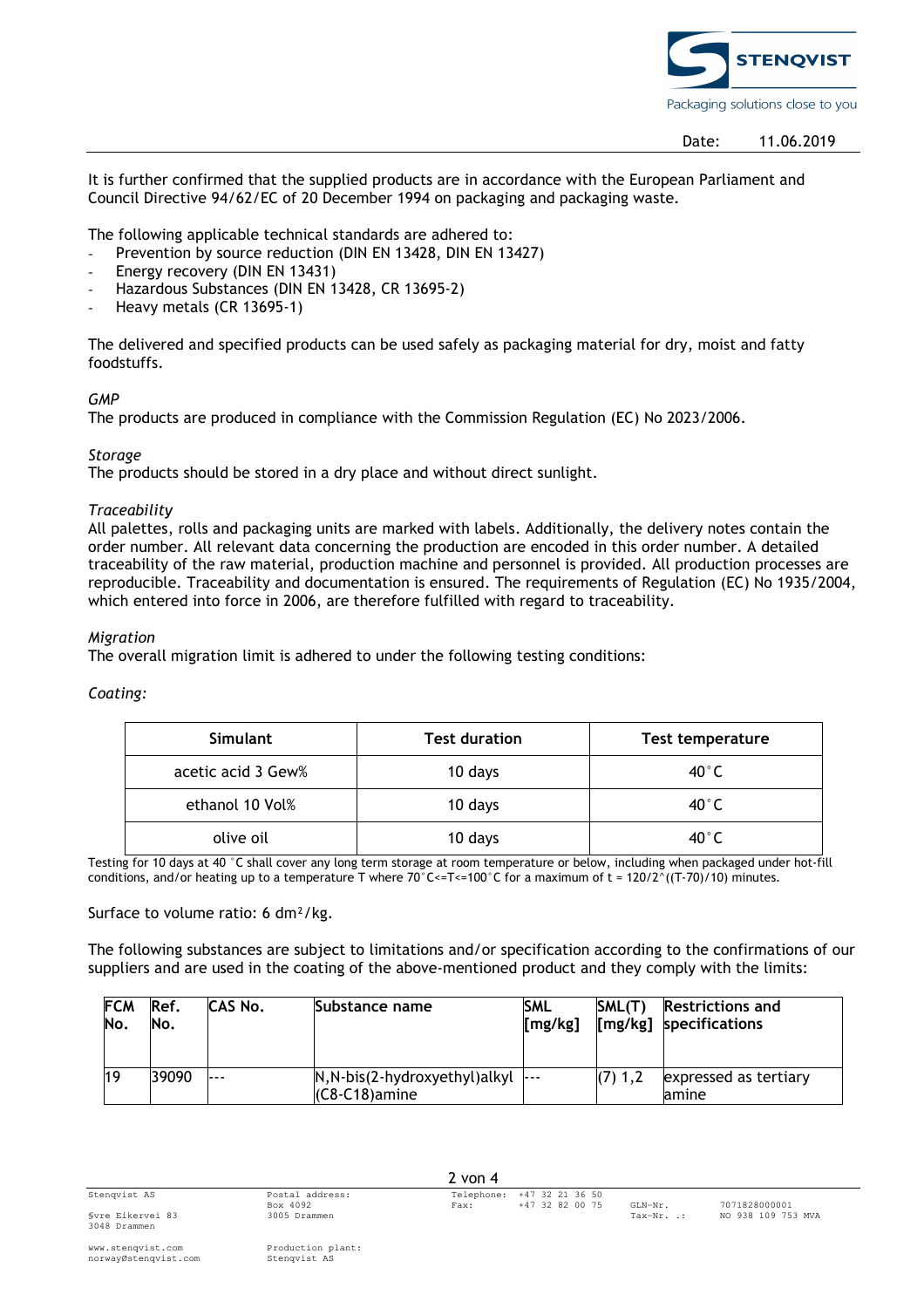

Date: 11.06.2019

| 69  | 74400          |                    | phosphorous acid, tris(nonyl-                                                                                                                                                                                      | 30                 |                                                       | $- -$                                                         |  |
|-----|----------------|--------------------|--------------------------------------------------------------------------------------------------------------------------------------------------------------------------------------------------------------------|--------------------|-------------------------------------------------------|---------------------------------------------------------------|--|
|     |                |                    | and/or dinonylphenyl) ester                                                                                                                                                                                        |                    |                                                       |                                                               |  |
| 106 | 24550<br>89040 | 0000057-11-4       | zinc salt (stearic acid)<br>.<br>$- - -$                                                                                                                                                                           |                    | SML zinc = $5 \text{ mg/kg}$ food<br>or food simulant |                                                               |  |
| 129 | 17020          | $0000075 - 21 - 8$ | ethylene oxide<br>NN (ND)                                                                                                                                                                                          |                    | ---                                                   | 1 mg/kg in final product                                      |  |
| 132 | 26140          | 0000075-38-7       | vinylidene fluoride                                                                                                                                                                                                | 5                  | $\overline{\phantom{a}}$                              | ---                                                           |  |
| 141 | 13380          | 0000077-99-6       | 1,1,1-trimethylolpropane                                                                                                                                                                                           | 6                  | $- -$                                                 | .                                                             |  |
|     | 25600<br>94960 |                    |                                                                                                                                                                                                                    |                    |                                                       |                                                               |  |
| 220 | 20590          | 0000106-91-2       | methacrylic acid, 2,3-                                                                                                                                                                                             | 0,02<br>---<br>--- |                                                       |                                                               |  |
|     |                |                    | epoxypropyl ester                                                                                                                                                                                                  |                    |                                                       |                                                               |  |
| 231 | 10120          | 0000108-05-4       | acetic acid, vinyl ester                                                                                                                                                                                           | 12                 | $\overline{a}$                                        | .                                                             |  |
| 246 | 25150          | 0000109-99-9       | tetrahydrofuran                                                                                                                                                                                                    | 0,6                |                                                       | .                                                             |  |
| 254 | 13720<br>40580 | 0000110-63-4       | 1,4-butanediol                                                                                                                                                                                                     | .                  | (30)5                                                 | expressed as 1,4-<br>butanediol                               |  |
| 264 | 22660          | $0000111 - 66 - 0$ | 1-octene                                                                                                                                                                                                           | 15                 | $- - -$                                               | $- -$                                                         |  |
| 282 | 18430          | $0000116 - 15 - 4$ | hexafluoropropylene                                                                                                                                                                                                | NN (ND)            | ---                                                   | $- -$                                                         |  |
| 315 | 46640          | 0000128-37-0       | 2,6-di-tert-butyl-p-cresol                                                                                                                                                                                         | 3                  | ---                                                   | $- -$                                                         |  |
| 356 | 18820          | 0000592-41-6       | 1-hexene                                                                                                                                                                                                           | 3                  |                                                       | .                                                             |  |
| 372 | 18640          | 0000822-06-0       | hexamethylene diisocyanate                                                                                                                                                                                         | ---                | $(17)$ NN<br>(ND)                                     | 1 mg/kg in final product<br>expressed as isocyanate<br>moiety |  |
| 402 | 96240          | 0001314-13-2       | zinc oxide                                                                                                                                                                                                         | .                  | ---                                                   | SML zinc = $5 \text{ mg/kg}$ food<br>or food simulant         |  |
| 433 | 68320          | 0002082-79-3       | octadecyl 3-(3,5-di-tert-<br>butyl-4-<br>hydroxyphenyl)propionate                                                                                                                                                  | 6                  | ---                                                   |                                                               |  |
| 477 | 46720          | 0004130-42-1       | 2,6-di-tert-butyl-4-<br>ethylphenol                                                                                                                                                                                | 4,8                | .                                                     | $- -$                                                         |  |
| 500 | 38560          | 0007128-64-5       | $2, 5$ -bis(5-tert-butyl-2-<br>benzoxazolyl)thiophene                                                                                                                                                              | 0,6                | ---                                                   | .                                                             |  |
| 715 | 46880          | 0065140-91-2       | 3,5-di-tert-butyl-4-<br>hydroxybenzylphosphonic<br>acid, monoethyl ester,<br>calcium salt                                                                                                                          | 6                  | $- -$                                                 | $-1$                                                          |  |
| 760 | 83595          | 0119345-01-6       | reaction product of di-tert-<br>butylphosphonite with<br>biphenyl, obtained by<br>condensation of 2,4-di-tert-<br>butylphenol with Friedel<br>Craft reaction product of<br>phosphorous trichloride and<br>biphenyl | 18                 |                                                       | .                                                             |  |
| 785 | 24910          | 0000100-21-0       | terephthalic acid                                                                                                                                                                                                  | $-1$               | (28) 7,5                                              | expressed as<br>terephthalic acid                             |  |
| --- | $-1$           | 0000557-05-1       | zincstearate                                                                                                                                                                                                       | .                  | $- - -$                                               | SML zinc = $5 \text{ mg/kg}$ food<br>or food simulant         |  |
| --- | $-1$           | 0007440-66-6       | zinc                                                                                                                                                                                                               | 5                  | ---                                                   | SML zinc = $5 \text{ mg/kg}$ food<br>or food simulant         |  |
|     | .              | ---                | aluminium                                                                                                                                                                                                          | 1                  | ---                                                   | SML aluminium $= 1$<br>mg/kg food or food<br>simulant         |  |

Svre Eikervei 83<br>3048 Drammen

3 von 4

www.stenqvist.com Production plant: norwayØstenqvist.com Stenqvist AS